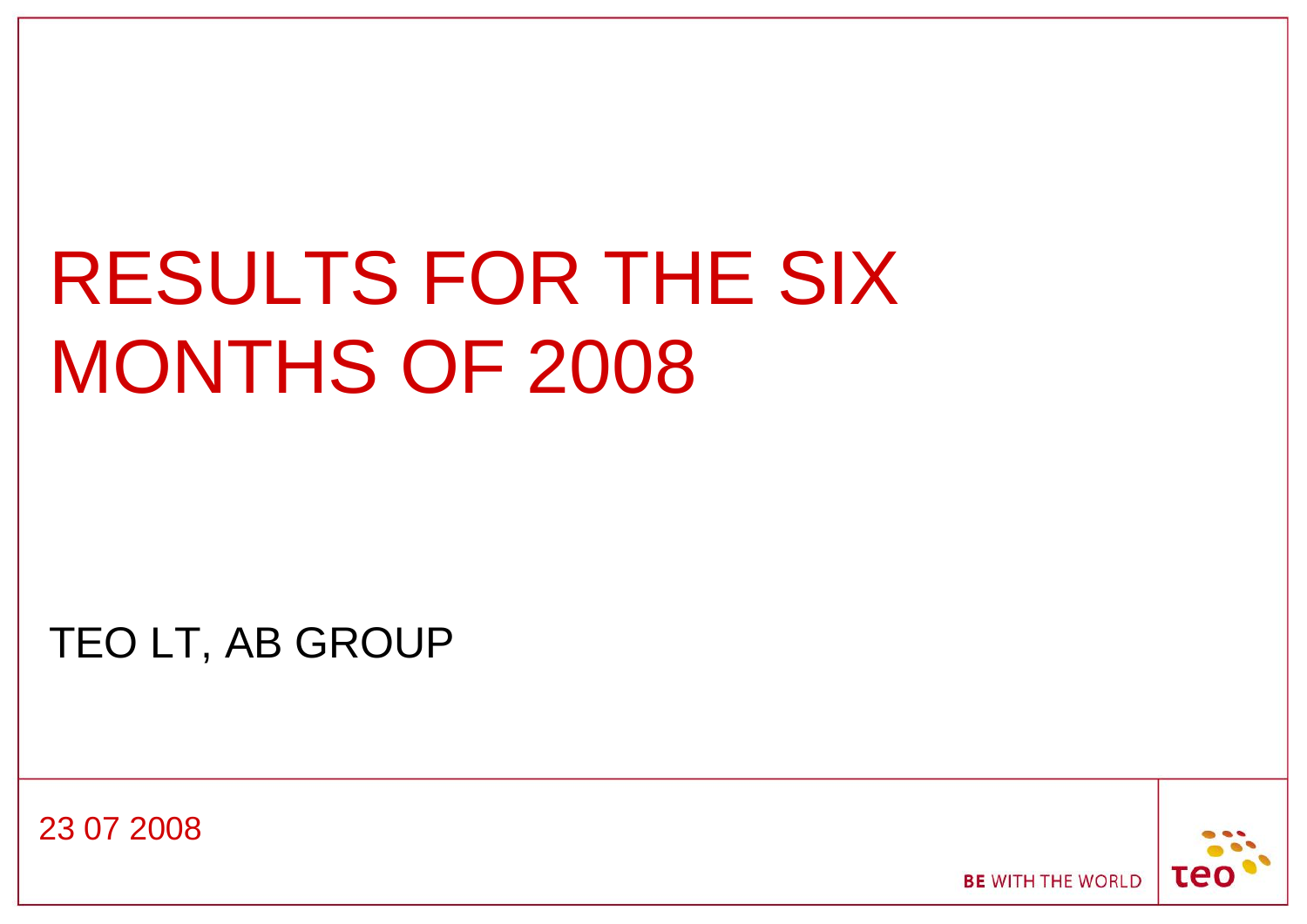### HIGHLIGHTS OF H1 2008

- Revenue up by 8.3% (y-o-y)
- EBITDA up by 7.3% (y-o-y)
- Net profit up by 16% (y-o-y)
- In January Completed acquisition of DVB-T content provider
- In March launched DVB-T services
- Over the year number of broadband connections up by 30.6%
- Number of IPTV users increased by 2.5 times
- In May LTL 0.25 dividend per share for the year 2007 were paid to the shareholders



#### 23 07 2008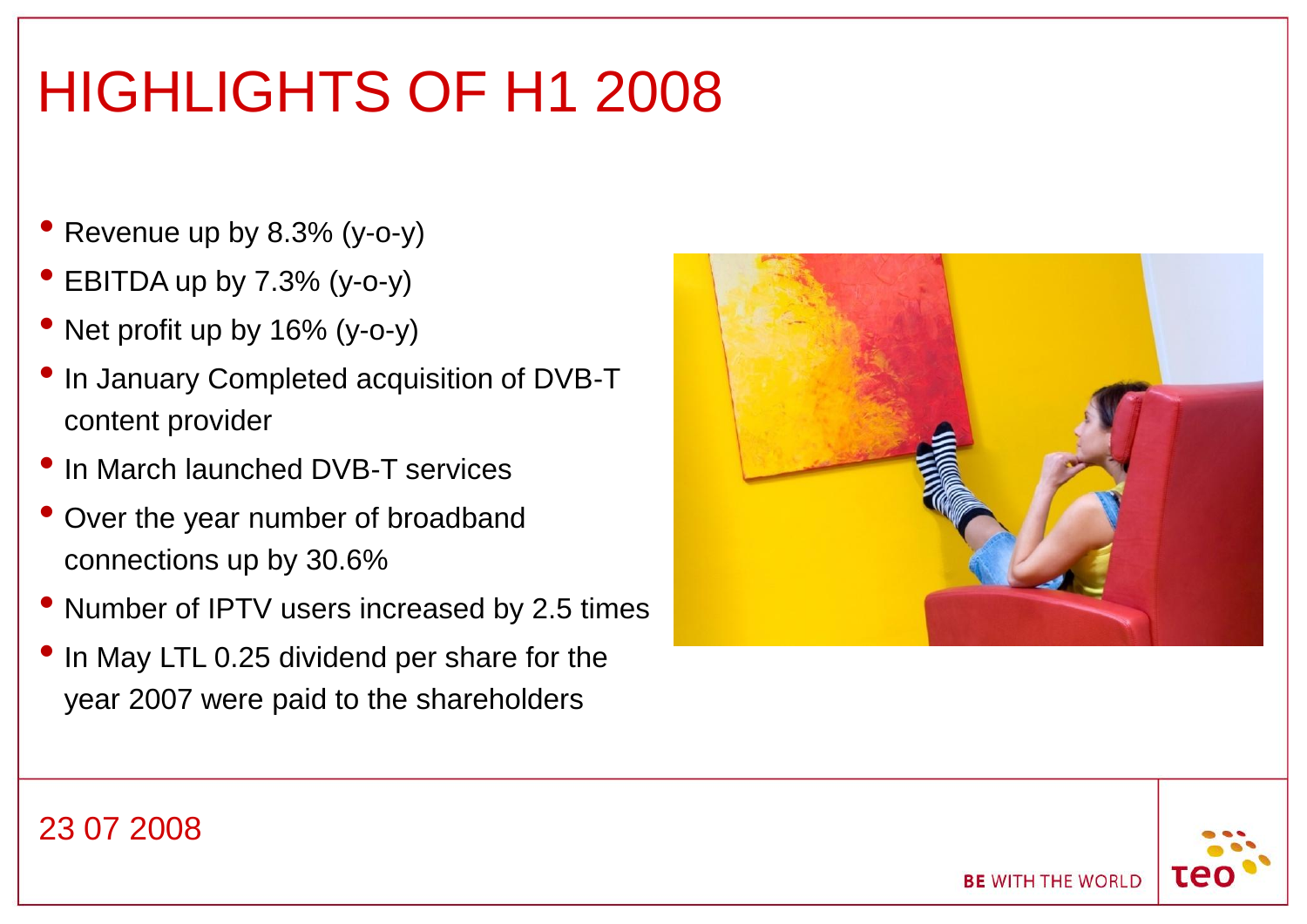### **TEO** GROUP

#### **TEO LT, AB**

(voice, internet, wholesales, data communication, IT, digital TV services; Internet portal *Zebra*)

- •In January 2008, TEO acquired UAB Nacionaline Skaitmenine Televizija
- •In July, started process for reorganisation of UAB Nacionaline Skaitmenine Televizija into joint-stock company (AB)
- On 15 July, TEO shareholders approved preparation of conditions for Nacionaline Skaitmenine Televizija merger into TEO



#### 23 07 2008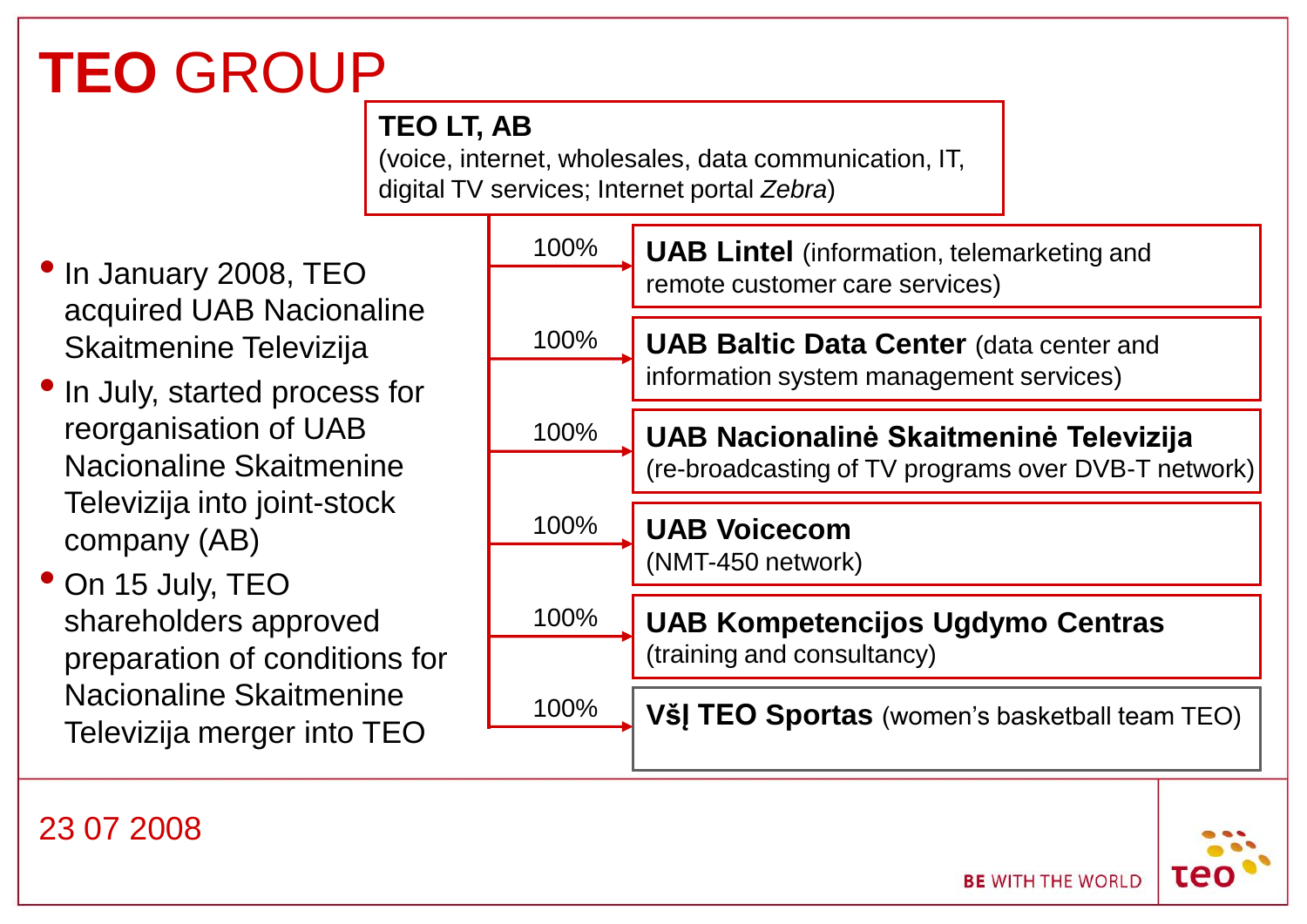### VOICE TELEPHONY SERVICES

- In February 2008, TEO terminated provision of temporary disconnected telephone line with incoming calls service
- During January-June 2008, number of active lines increased by almost 29 thousand
- Net number of telephone lines during January-June 2008 decrease by 12.9 thousand
- In March 2008, payment plan *Universal* was upgraded by giving unlimited calls within TEO network
- Total traffic (y-o-y): -1.9%

#### 788 788 787 789 778 776 700 725 750 775 800 Q1 2007 Q2 Q3 Q4 Q1 2008 Q2

**BE WITH THE WORLD** 

#### **Number of main lines (thou.)**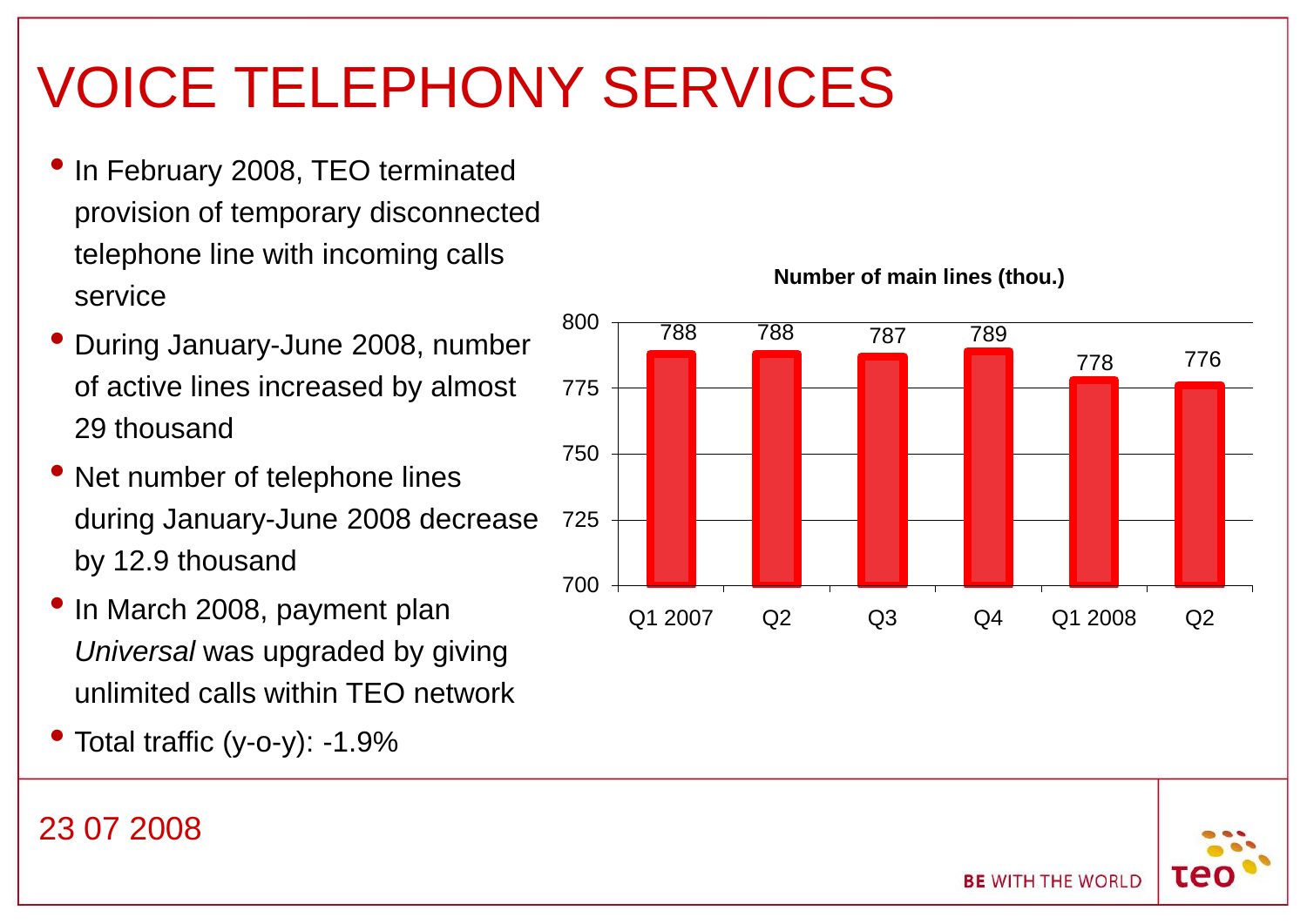### INTERNET SERVICES

|                                     | 2008-06-30 | 2007-03-31 | Change   |
|-------------------------------------|------------|------------|----------|
| Number of DSL retail connections    | 241,906    | 203,959    | 37,947   |
| Number of WiFi connections          | 20,229     | 2,551      | 17,678   |
| Number of FTTB and FTTH connections | 13,219     | 3,824      | 9,395    |
| Number of DSL wholesale connections | 2,322      | 2,314      | 8        |
| <b>Total broadband connections:</b> | 277,676    | 212,648    | 65,028   |
| Number of dial-up connections       | 3,733      | 6,917      | (3, 184) |
| Number of WiFi hot-spots            | 3,761      | 1,750      | 2,011    |



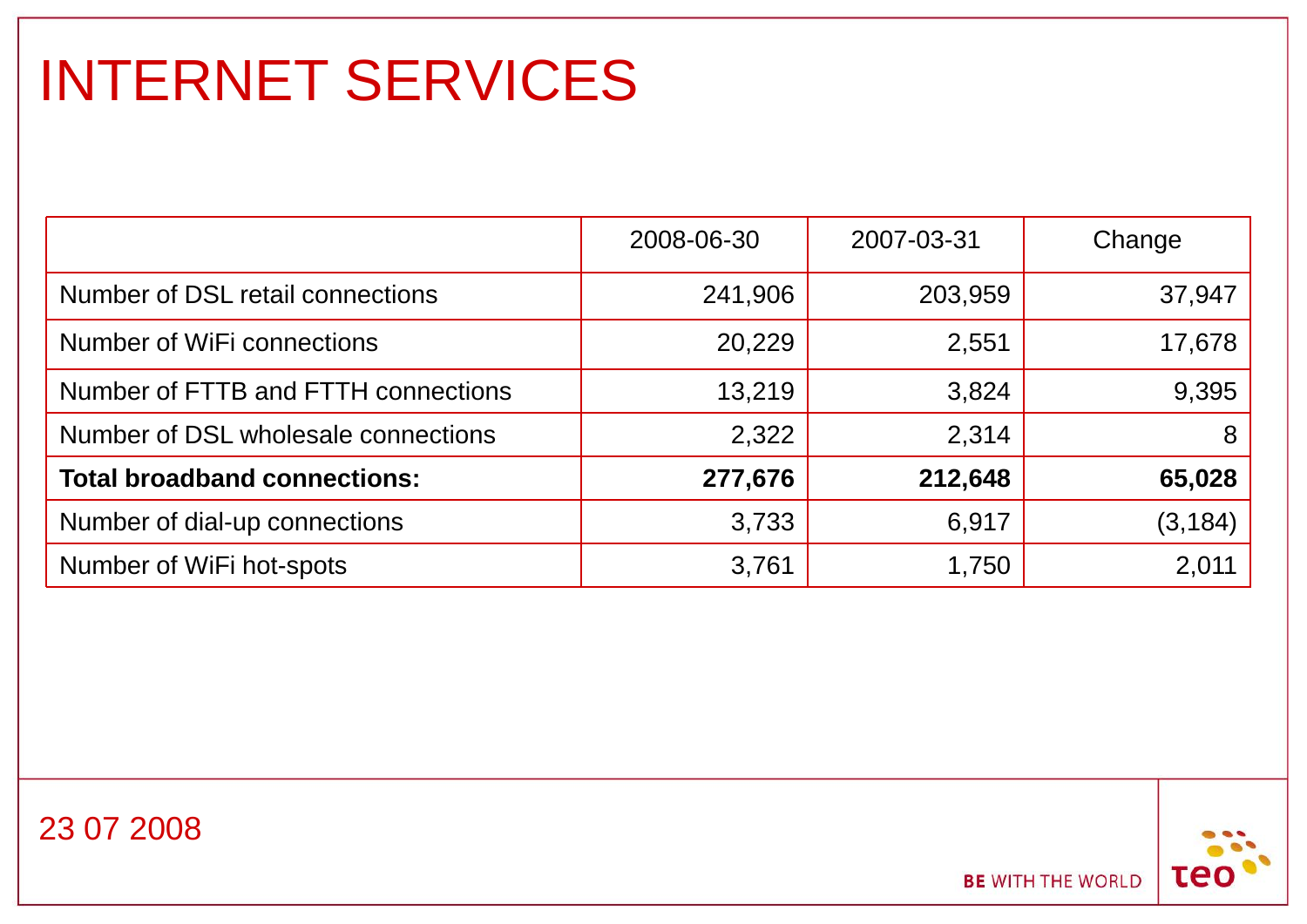### DIGITAL TERRESTRIAL TELEVISION

- In March 2008, TEO Group launched digital terrestrial television (DVB-T) service *Digital GALA (Skaitmeninė GALA)*
- It offers 37 TV channels in Lithuanian, Russian, English and other languages
- Monthly fee 29 Litas (for those who subscribe till 8 August first 12 months are for free)
- By the end of June there were 6,554 service users
- DVB-T transmitters networks already cover 95% of Lithuanian population
- TEO operates 2 networks of DVB-T transmitters
- By 2012 DVB-T should completely substitute analogue terrestrial transmission in Lithuania



WWW.GALA.LT

**BE WITH THE WORLD** 

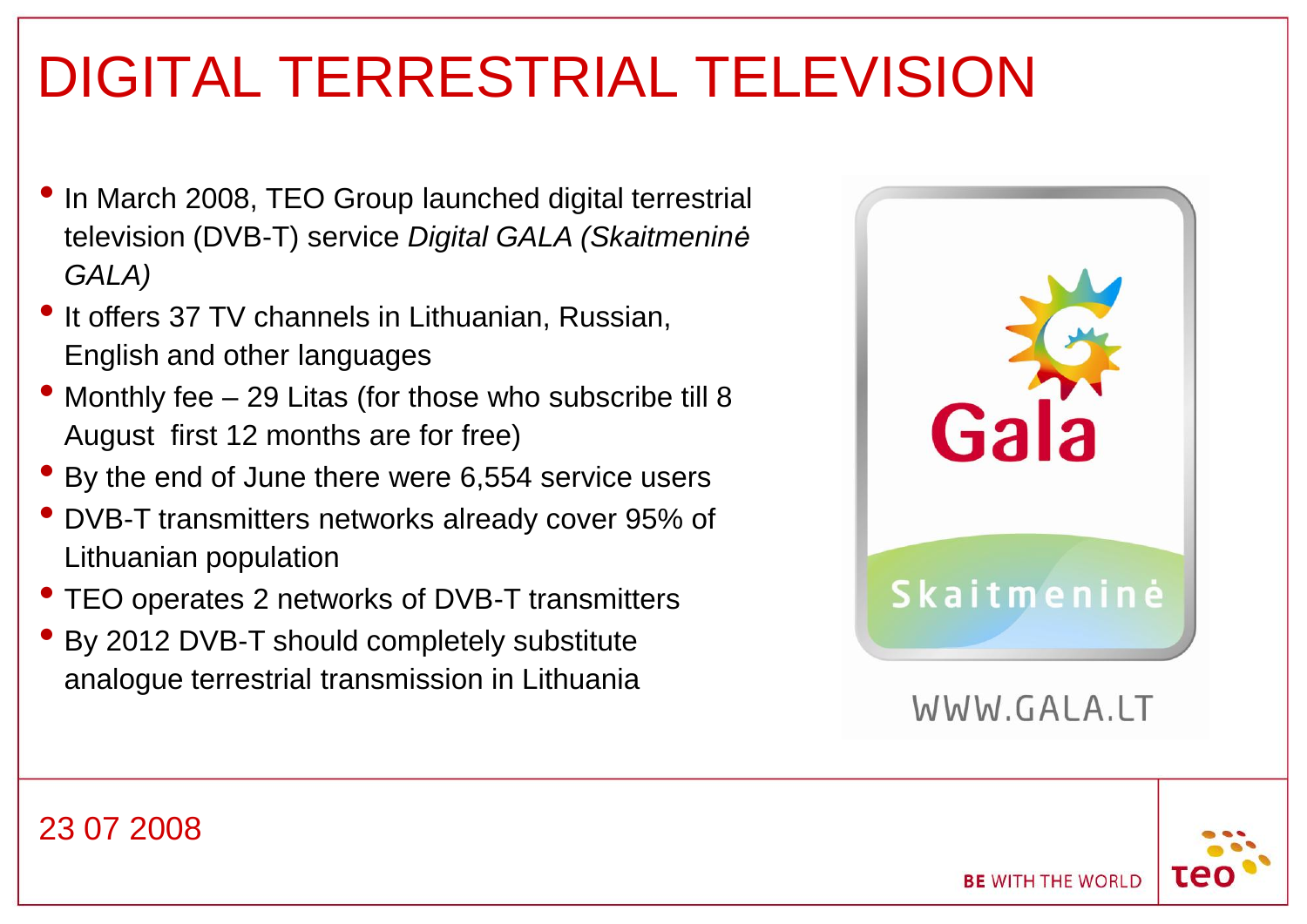### INTERNET TELEVISION



• From March 2008, IPTV service is branded as *Interactive GALA (Interaktyvioji GALA)*

23 07 2008

# Gal Interaktyvioji WWW.GALA.LT

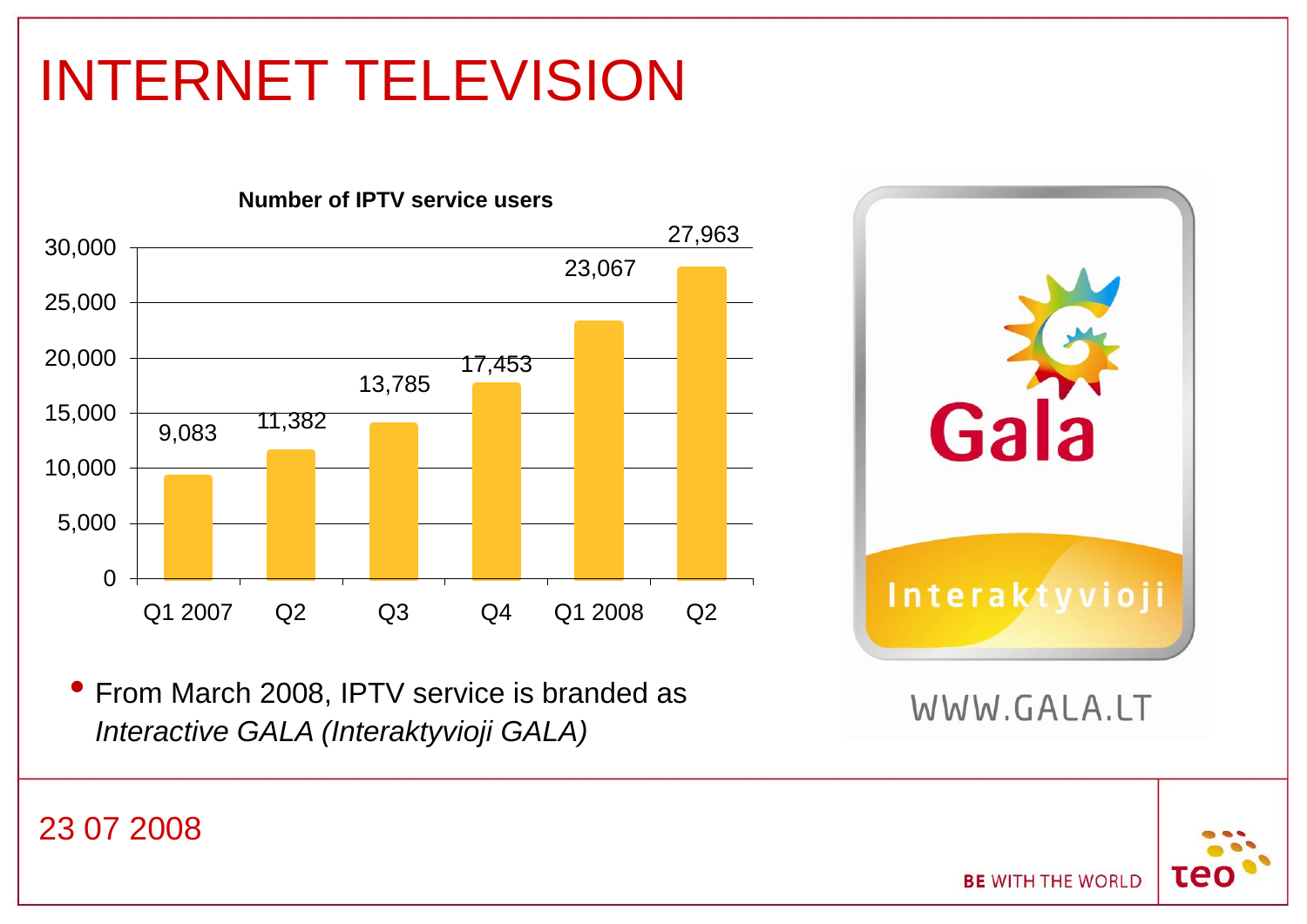### TELECOMMUNICATION MARKET IN LITHUANIA (Q1 2008)

- Total revenue: LTL 790 million (2007: LTL 798 million)
- Growth:  $(1,1)$  %  $(y-o-y)$
- Penetration per 100 residents: fixed voice: 23.5 mobile voice: 147.1 internet: 18.2 broadband: 15.8
- Capital investments: LTL 89 million

Source: Report of Communications Regulatory Authority

#### 23 07 2008

#### **Revenue breakdown by segments**



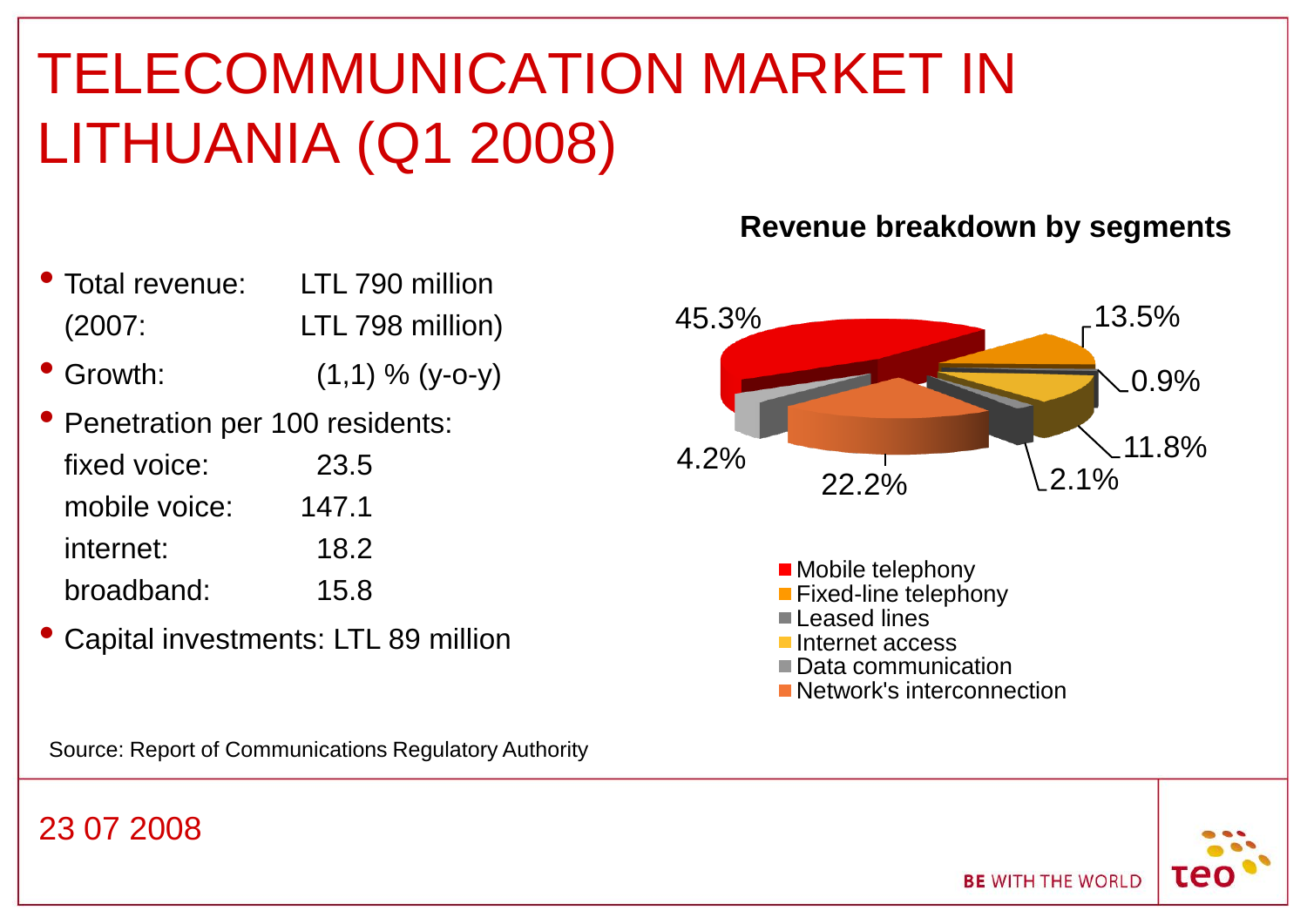### MAJOR PLAYER ON TELECOMMUNICATION MARKET (Q1 2008)

- Only 4 operators in Lithuania have a market share higher than 2%
- Total revenue of other 156 companies amounted to 11%
- Omnitel and TEO belongs to TeliaSonera Group
- In total, Omnitel and TEO have 51.8% of the Lithuanian telecommunications market

#### Source: Report of Communications Regulatory Authority

#### 23 07 2008

#### **Revenue breakdown by operators**



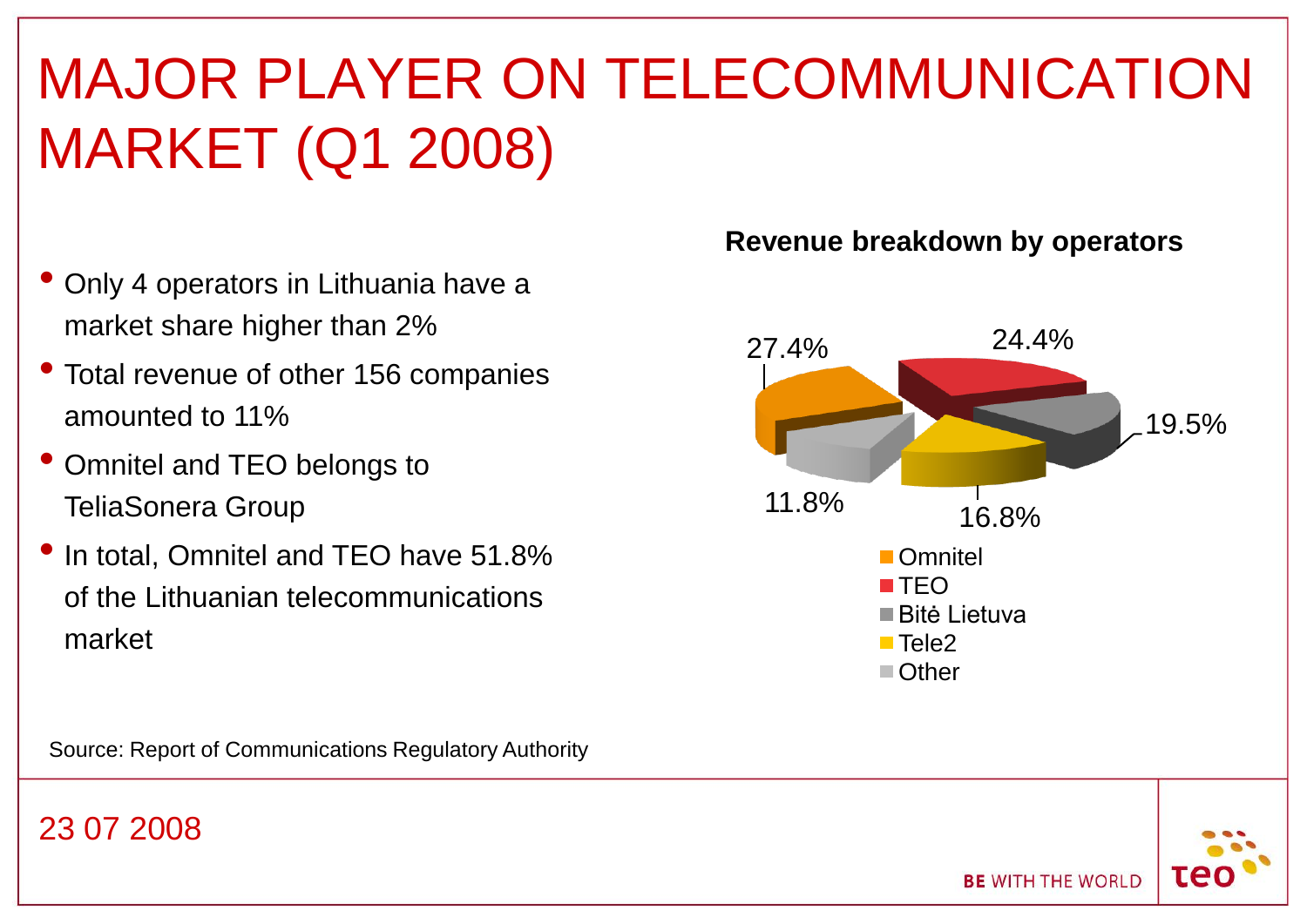### **TEO** COMPETES IN ALL AREAS EXCEPT MOBILE VOICE

| <b>Market</b>           | Market revenue for<br>Q1 2008 (mLTL) | Market growth<br>y-o-y (%) | Number of<br>players | Share of TEO<br>in Q1 2008 (%) |
|-------------------------|--------------------------------------|----------------------------|----------------------|--------------------------------|
| <b>Fixed voice</b>      | 102                                  | $-2.4$                     | 49                   | 95,4                           |
| <b>Leased lines</b>     |                                      | 17.7                       | 15                   | 54.9                           |
| Internet access         | 89                                   | 27.8                       | 113                  | 41.6                           |
| Data communication      | 16                                   | 20.0                       | 16                   | 51.8                           |
| Network interconnection | 168                                  | 11.0                       | $4+$                 | 19.5                           |
| Mobile voice            | 342                                  | 4.6                        | 8                    | --                             |

- CATV market is fragmented: 50 players, Q1 2008 market revenue LTL 21 million, only 2 operators with market share above 10%.
- TV program transmission is dominated by one player. Market revenue LTL 7 million.

Source: Report of Communications Regulatory Authority

23 07 2008

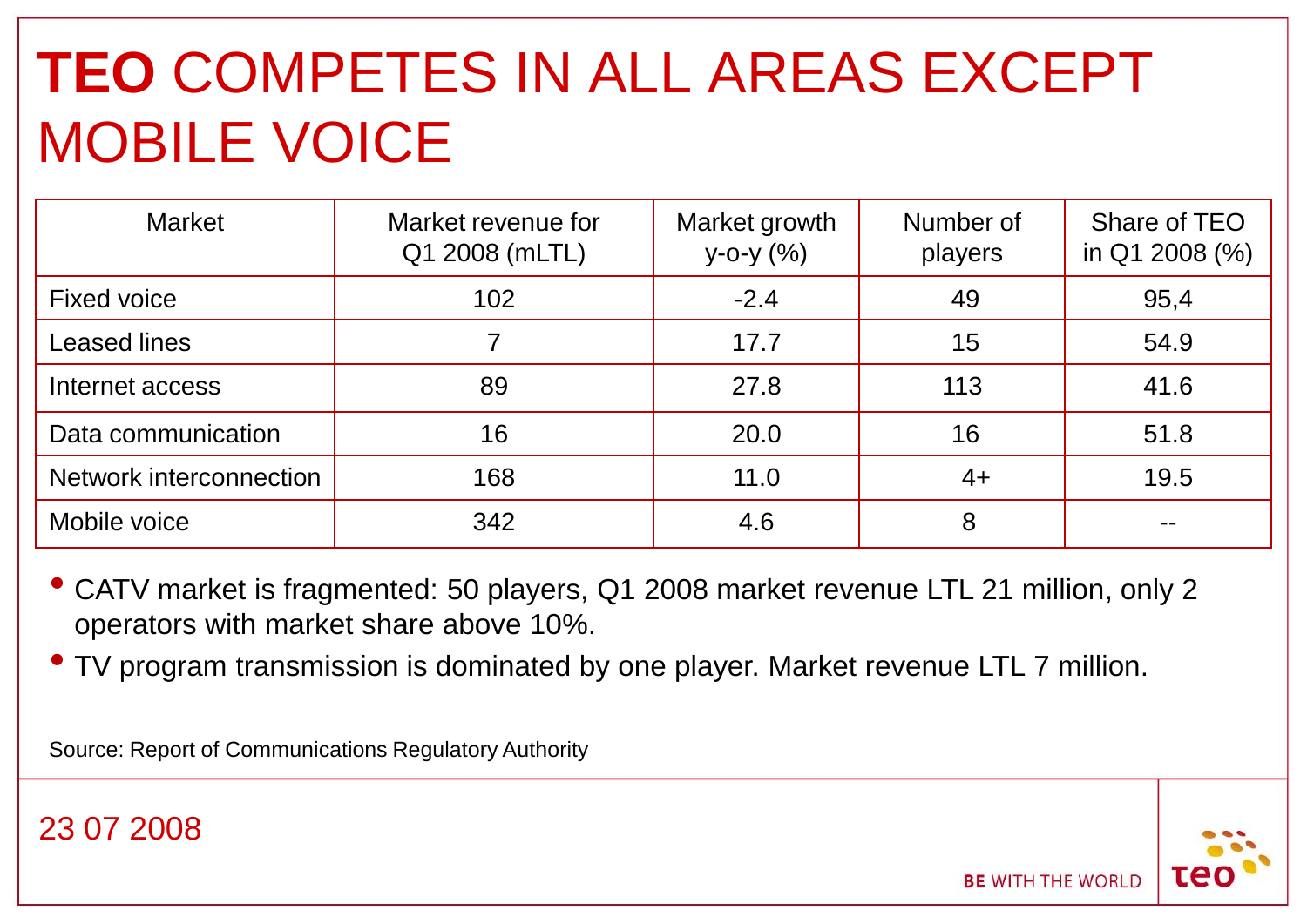### FIXED VOICE TELEPHONY MARKET IN LITHUANIA (Q1 2008)

- Total revenue: LTL 102 million (2007: LTL 105 million)
- 49 companies are providing fixed voice services: 29 provide national and international calls, 15 only international, 5 only wholesales (transit)
- <sup>33</sup> companies are using IP network, 15 of them CATV networks
- Total fixed voice traffic  $(y-o-y)$ :  $(2.5)$ %
- TEO market share (Q4 2007) in terms of:
	- total number of customers: 94.6%
	- total traffic: 96.8%
	- revenue from local calls: 99.4%
	- revenue from domestic long distance calls: 92.9%
	- revenue from international calls: 68.3%

Source: Report of Communications Regulatory Authority

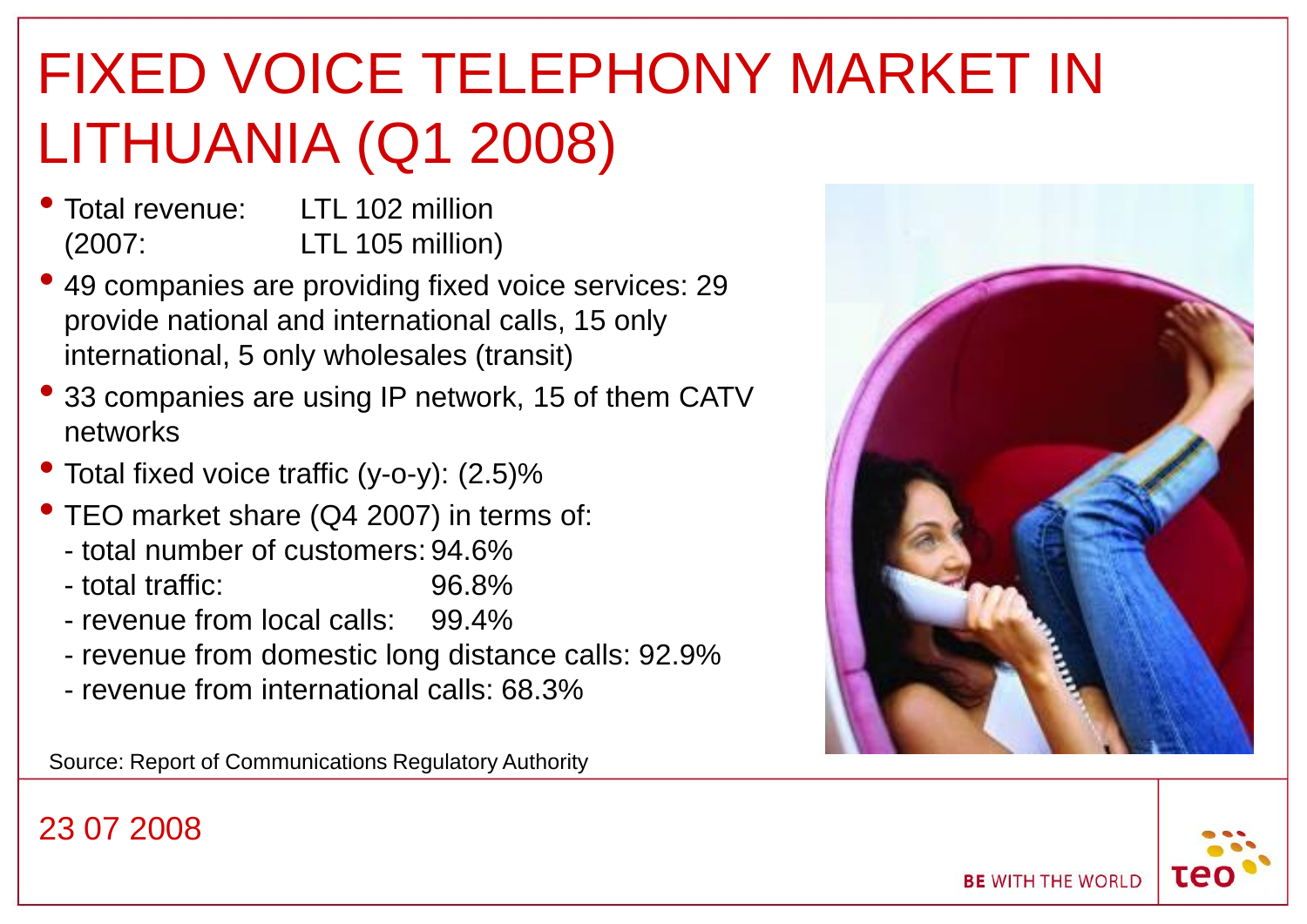### INTERNET ACCESS MARKET IN LITHUANIA (Q1 2008)

- Total revenue: LTL 89 million (2007: LTL 70 million)
- TEO share of broadband internet market in terms of revenue: 47.7%
- 113 internet service providers
- <sup>612</sup> thousand internet users: - DSL: 239 thousand - fiber optics: 121 thousand - via CATV networks: 65 thousand - LAN: 50 thousand - via mobile network: 76 thousand - wireless access: 54 thousand - dial-up: 5 thousand - other: 2 thousand

#### **Revenue by service providers**



Source: Report of Communications Regulatory Authority

**BE WITH THE WORLD** 

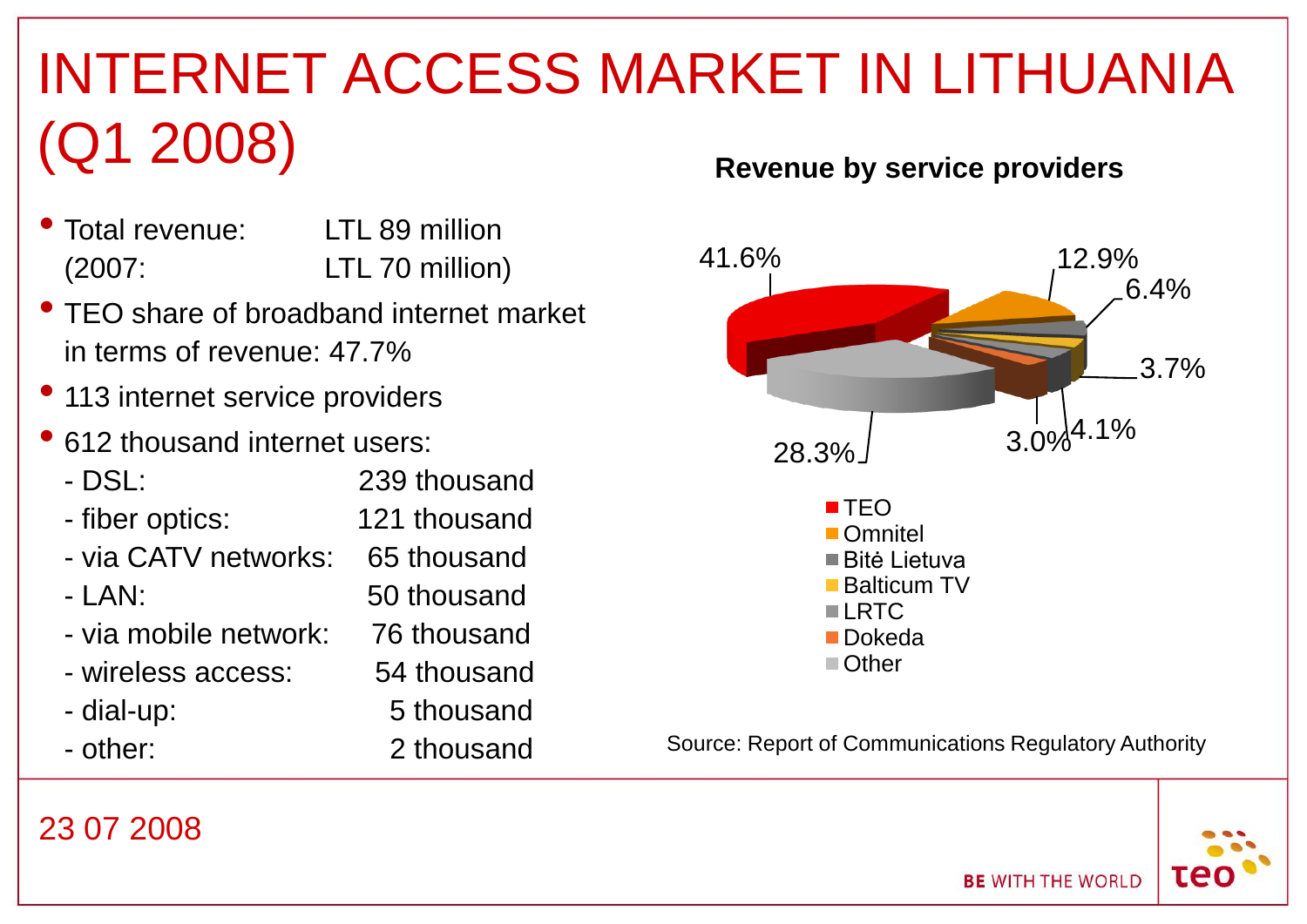### MAJOR FINANCIAL INDICATORS

| (thousand LTL)                    | H1 2008 | H1 2007 | Change |
|-----------------------------------|---------|---------|--------|
| Revenue                           | 410,110 | 378,786 | 8.3%   |
| Operating expenses                | 230,296 | 211,826 | 8.7%   |
| <b>EBITDA</b>                     | 184,811 | 172,202 | 7.3%   |
| <b>EBITDA</b> margin              | 45.1%   | 45.5%   |        |
| Depreciation and<br>amortization  | 86,019  | 84,476  | 1.8%   |
| <b>Operating profit</b>           | 98,792  | 87,726  | 12.6%  |
| <b>Operating profit</b><br>margin | 24.1%   | 23.2%   |        |
| Net profit                        | 89,321  | 77,028  | 16.0%  |
| Profit margin                     | 21.8%   | 20.3%   |        |
| Earnings per share<br>LTL         | 0.115   | 0.099   | 16.0%  |





23 07 2008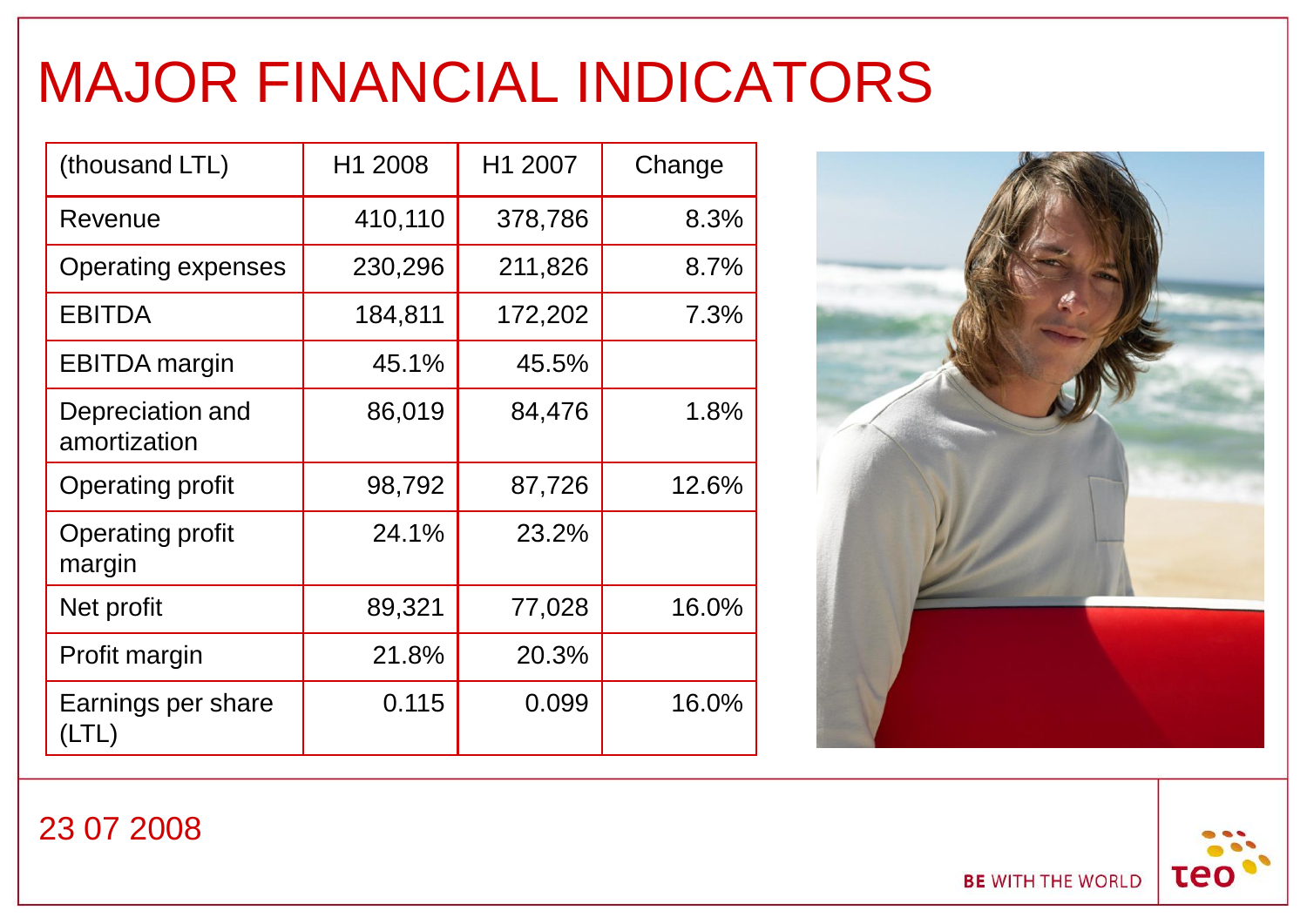### REVENUE

| (thousand LTL)                                | H1 2008 | H1 2007 | Change |
|-----------------------------------------------|---------|---------|--------|
| Voice telephony<br>services                   | 259,330 | 262,249 | (1.1)% |
| Internet & data<br>communications<br>services | 122,416 | 100,044 | 22.4%  |
| <b>IT</b> services                            | 11,387  | 4,944   | 130.3% |
| <b>TV services</b>                            | 6,910   | 2,474   | 179.3% |
| Other services                                | 10,067  | 9,075   | 10.9%  |
| Total:                                        | 410,110 | 378,786 | 8.3%   |



- **IT** services
- TV services



**BE WITH THE WORLD**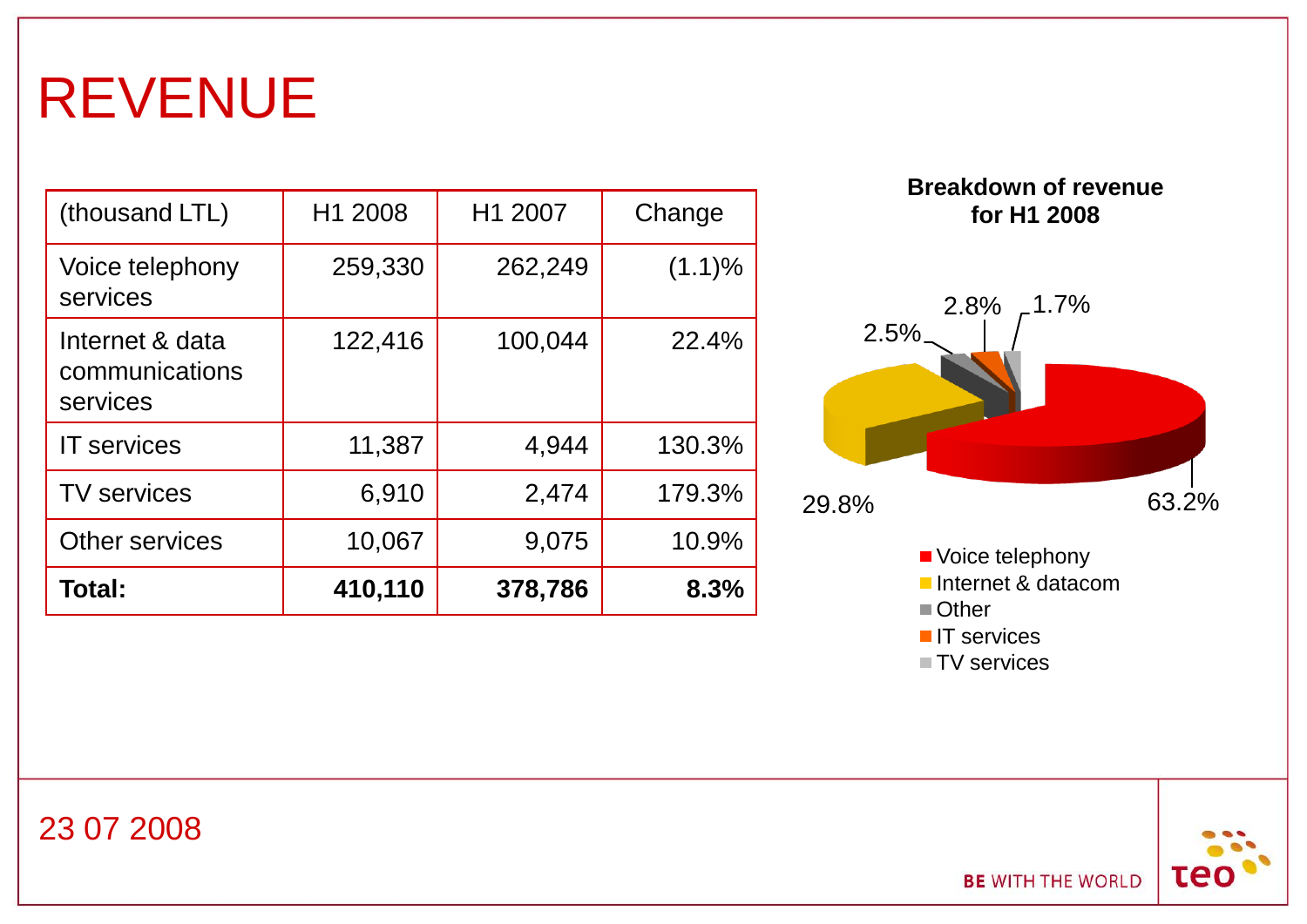#### OPERATING EXPENSES

#### **Breakdown of expenses for H1 2008**

| Total:           | 230,296 | 211,826 | 8.7%   |
|------------------|---------|---------|--------|
| Other            | 85,227  | 78,606  | 8.4%   |
| Interconnection  | 60,768  | 56,919  | 6.8%   |
| Employee related | 84,301  | 76,301  | 10.5%  |
| (thousand LTL)   | H1 2008 | H1 2007 | Change |





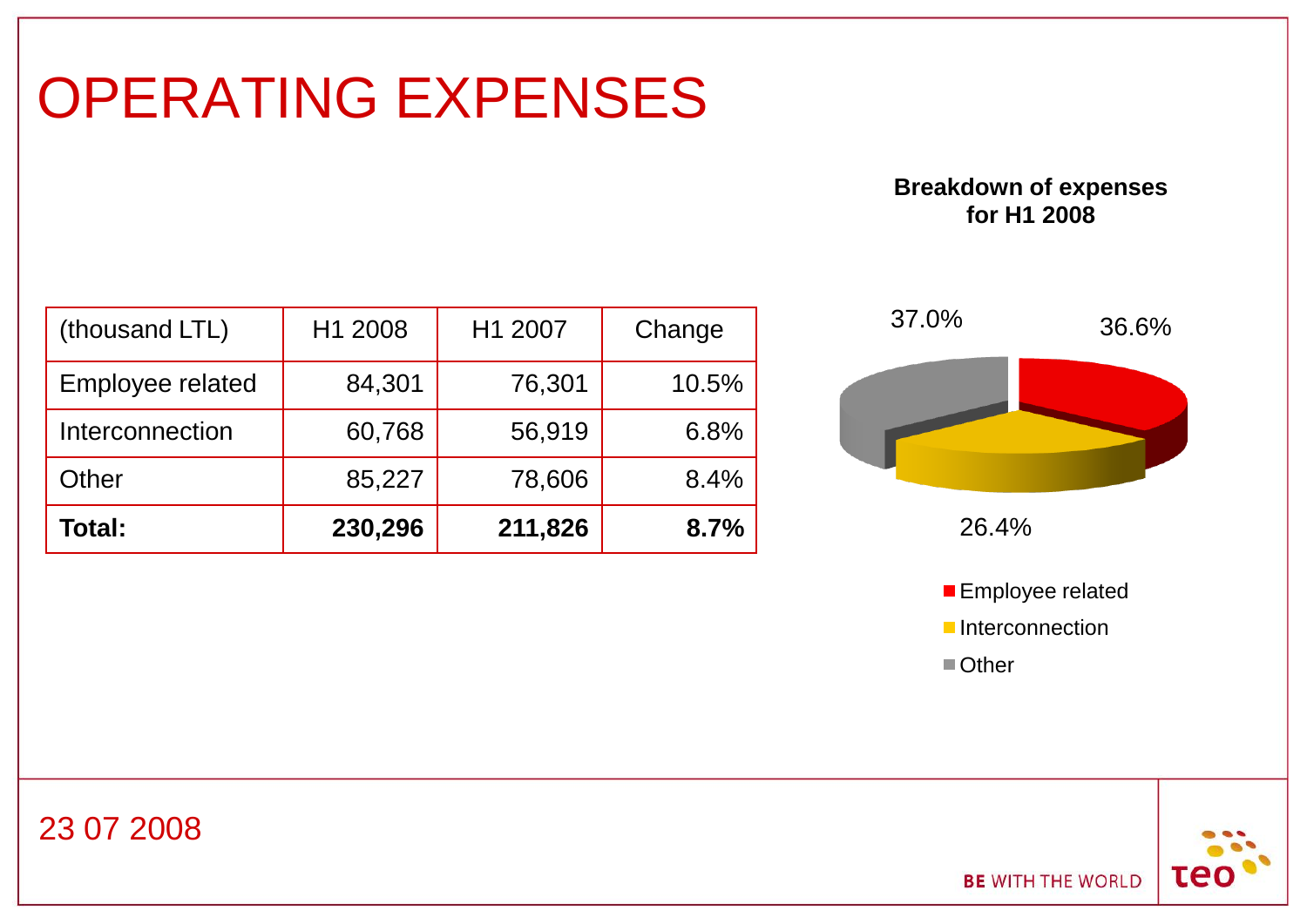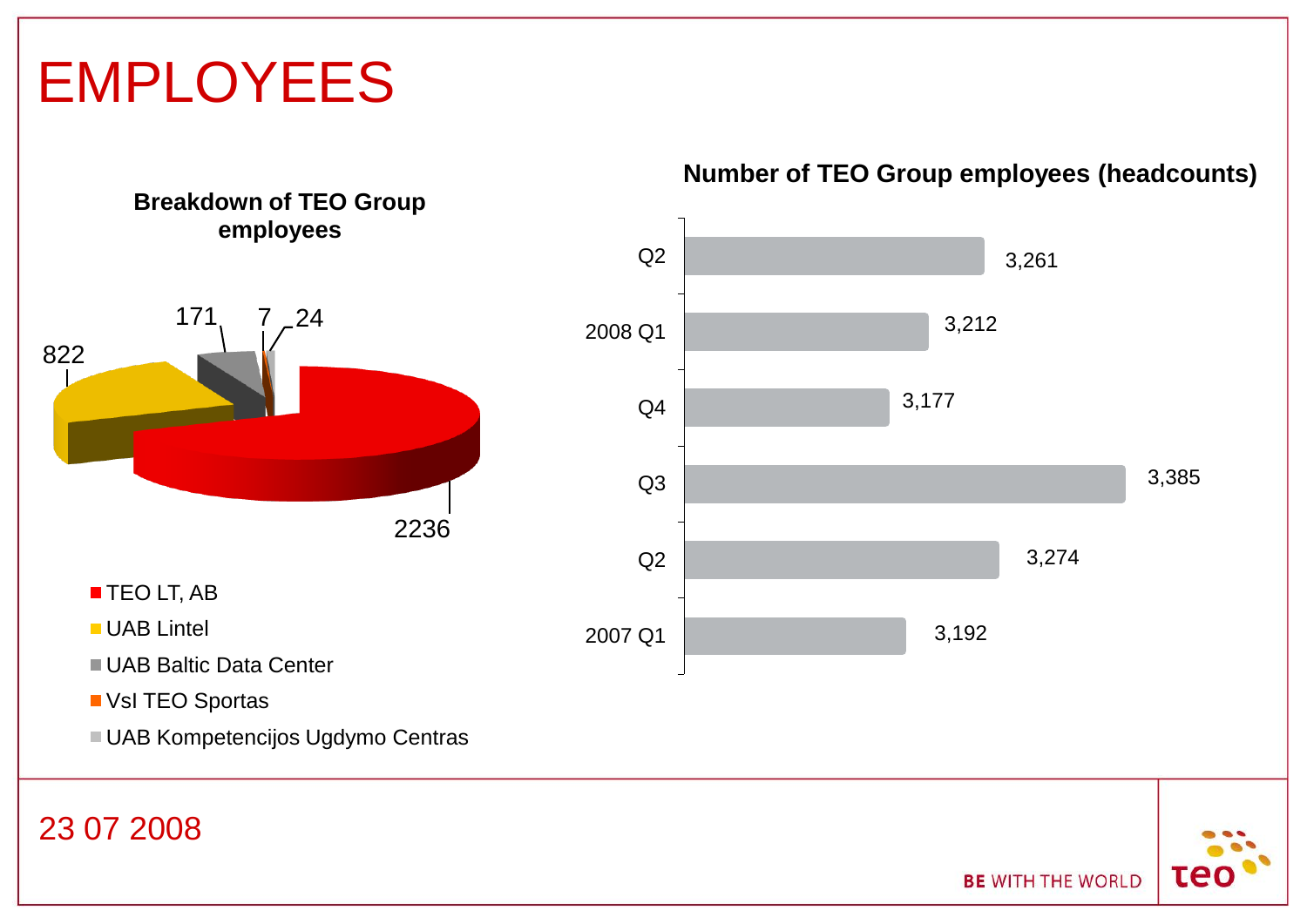### BALANCE SHEET

| (thousand LTL)                                 | 2008-06-30 | 2007-12-31 | Change     |
|------------------------------------------------|------------|------------|------------|
| <b>Total assets</b>                            | 1,063,545  | 1,205,642  | $(11.8)\%$ |
| Cash, trading and held-to-maturity investments | 256,038    | 380,637    | $(32.7)\%$ |
| Equity                                         | 965,696    | 1,070,579  | (9.8)%     |
| Borrowings (financial liabilities)             | 7,215      | 7,614      | (5.2)%     |
| Net debt                                       | (248, 823) | (373, 023) | $(33.2)\%$ |
| Gearing ratio                                  | $(25.8)\%$ | $(34.8)\%$ |            |
| <b>ROAA</b>                                    | 16.8%      | 15.7%      |            |
| <b>ROE</b>                                     | 16.8%      | 15.3%      |            |



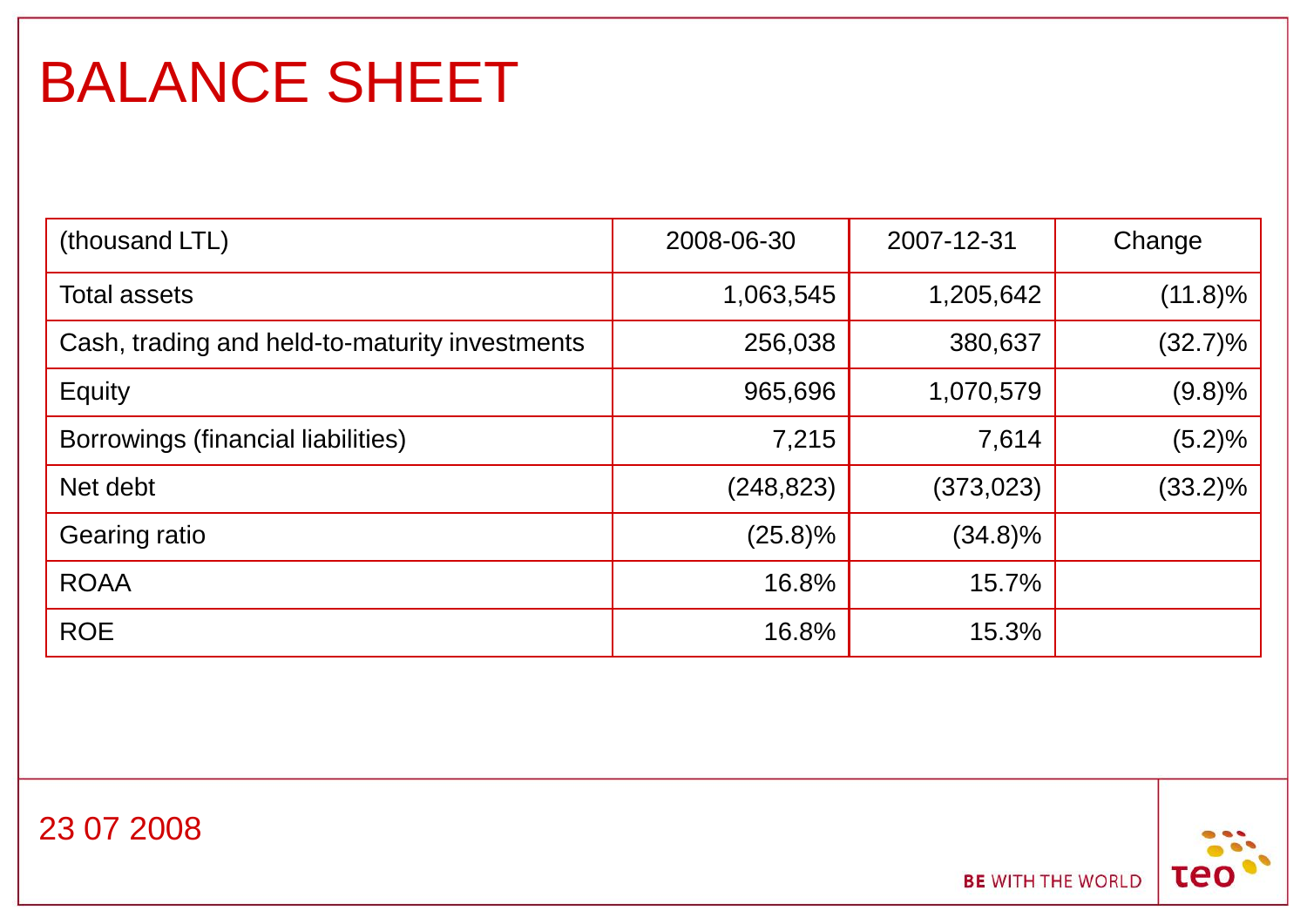### CASH FLOW

| (thousand LTL)                        | H1 2008    | H1 2007    |
|---------------------------------------|------------|------------|
| Net cash from operating activities    | 168,398    | 138,459    |
| Net cash used in investing activities | (37, 699)  | 54,665     |
| Net cash used in financing activities | (194, 603) | (202, 379) |
| Increase in cash and cash equivalents | (63, 904)  | (9,255)    |

- In January 2008, TEO acquired UAB Nacionalinė Skaitmeninė Televizija for LTL 16.4 million
- Capital investments for January-June 2008 amounted to LTL 55.8 million
- 78.5 per cent of investment went to network, 13.3 per cent for buildings' renovation, 7 per cent for IT systems
- On 29 April 2008 shareholders approved Board's proposal to pay LTL 194 million dividend for the year 2007
- In May 2008 dividends for the year 2007 were paid out

23 07 2008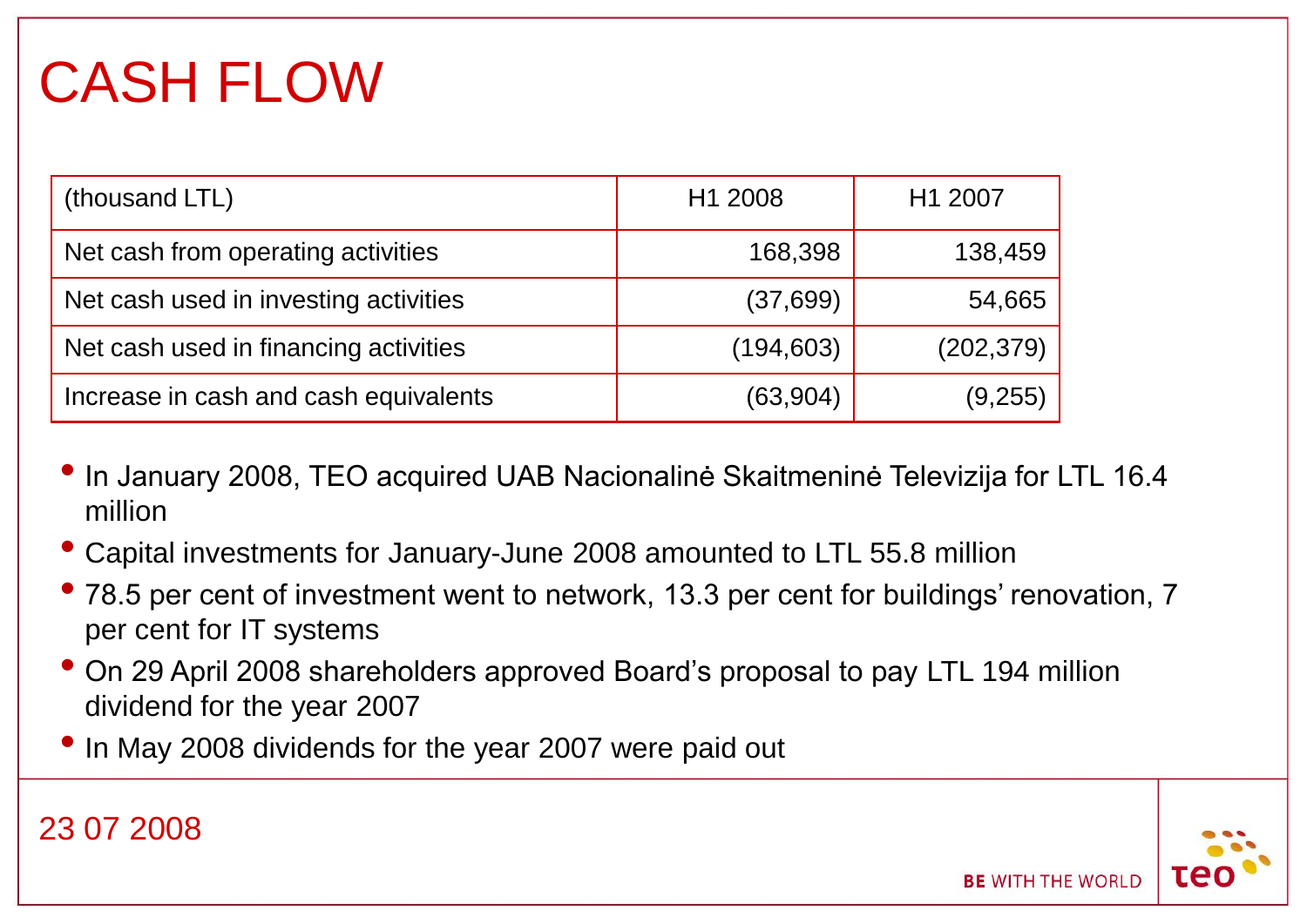### SHAREHOLDERS OF **TEO**

|                                 | Part of share capital | Part of votes |            |
|---------------------------------|-----------------------|---------------|------------|
|                                 | 2008-06-30            | 2007-12-31    | 2008-03-31 |
| Amber Teleholding A/S (Denmark) | 60.00%                | 60.00%        | 62.94%     |
| <b>Treasury stocks</b>          | 4.67%                 | 4.67%         |            |
| State of Lithuania              | 1.44%                 | 1.57%         | $1.51\%$   |
| Other shareholders              | 33.89%                | 33.76%        | 35.55%     |

• Amber Teleholding A/S is a subsidiary of TeliaSonera AB, Sweden

• State of Lithuania, represented by State Property Fund, is giving TEO shares to the citizens of Lithuania as a compensation for realty redeemable by the State (realty seized during the Soviet times)

• Total number of shareholders: 14.9 thousand (15-07-2008)



**BE WITH THE WORLD**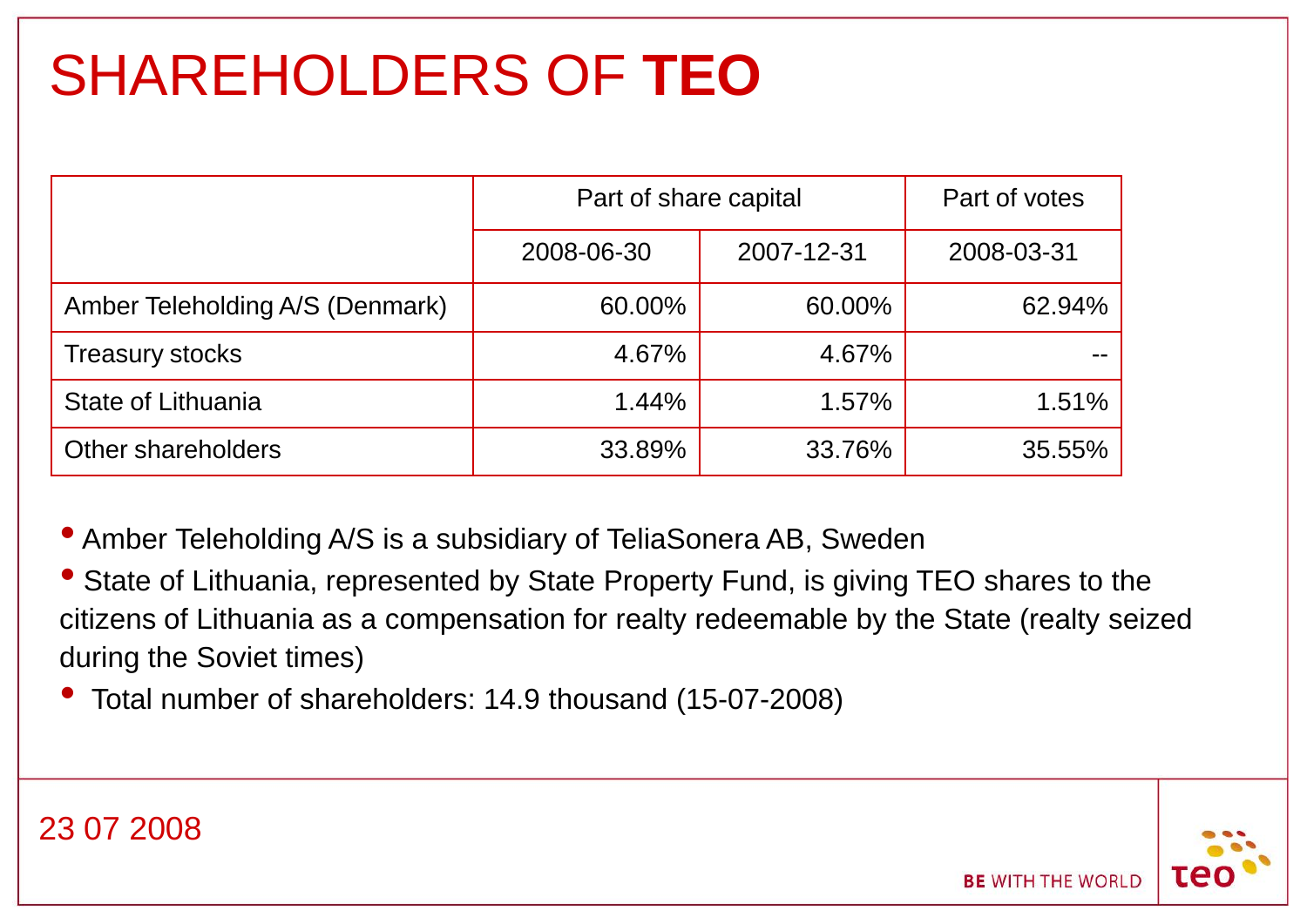### **TEO** MARKET CAPITALISATION

- Shares listed on Vilnius Stock Exchange (VSE ticker: TEO1L)
- 3.88% of shares are represented by GDRs  $(1$  GDR = 10 shares)
- GDRs are listed on London Stock Exchange (LSE ticker: TEOL).
- Share price on VSE (in LTL)
	- start of 2008: 2.38
	- year low: 1.91
	- year high: 2.38
	- $-$  end of June 2008;  $1.92$
- Turnover on VSE during H1 2007: 64.9 million shares or LTL 137.6 million





#### 23 07 2008